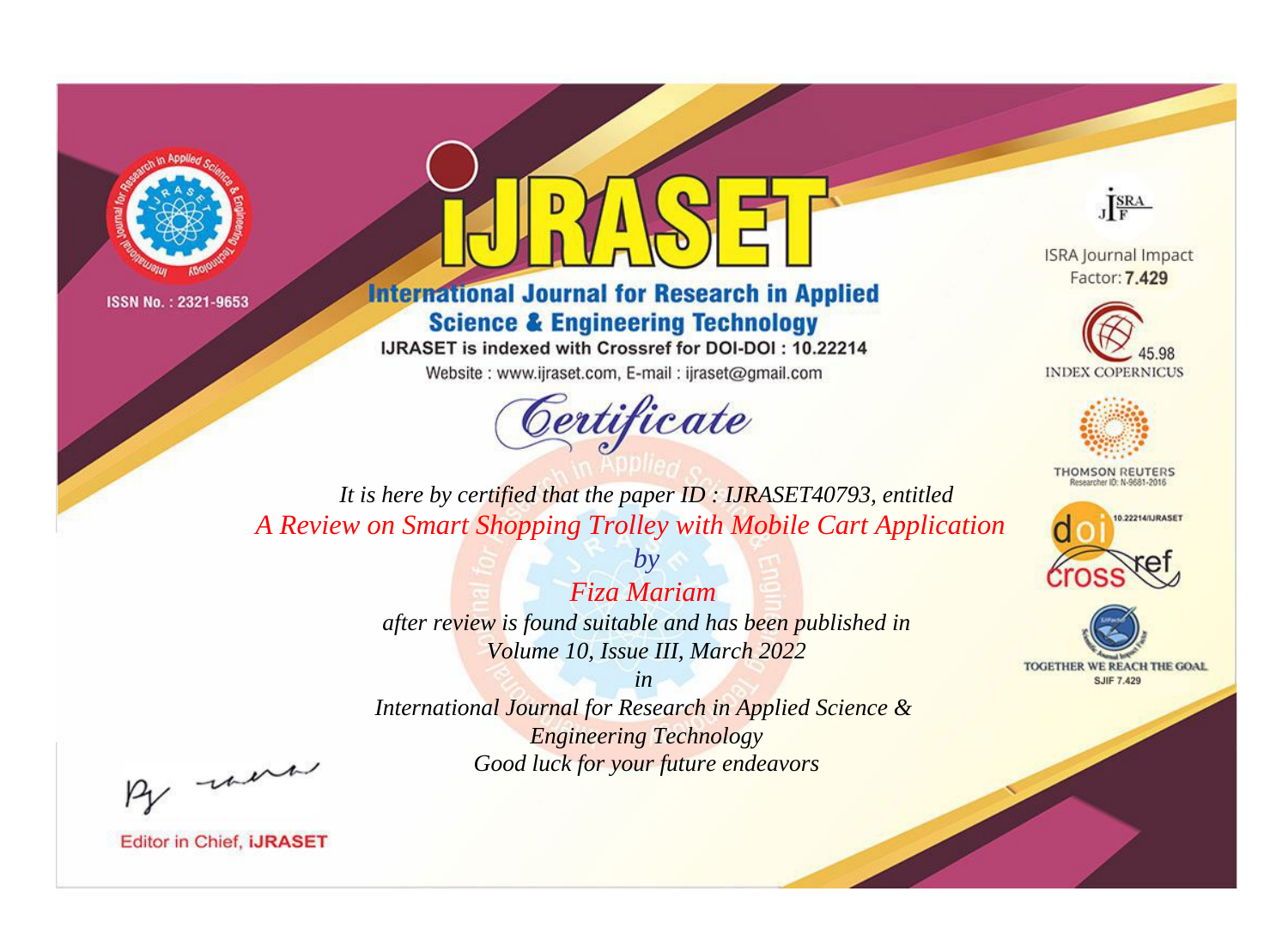



**International Journal for Research in Applied Science & Engineering Technology** 

IJRASET is indexed with Crossref for DOI-DOI: 10.22214

Website: www.ijraset.com, E-mail: ijraset@gmail.com





**ISRA Journal Impact** Factor: 7.429





**THOMSON REUTERS** 



TOGETHER WE REACH THE GOAL **SJIF 7.429** 

*It is here by certified that the paper ID : IJRASET40793, entitled A Review on Smart Shopping Trolley with Mobile Cart Application*

> *by Prof. Gowrishankar B S after review is found suitable and has been published in Volume 10, Issue III, March 2022*

> *in International Journal for Research in Applied Science &*

*Engineering Technology Good luck for your future endeavors*

By morn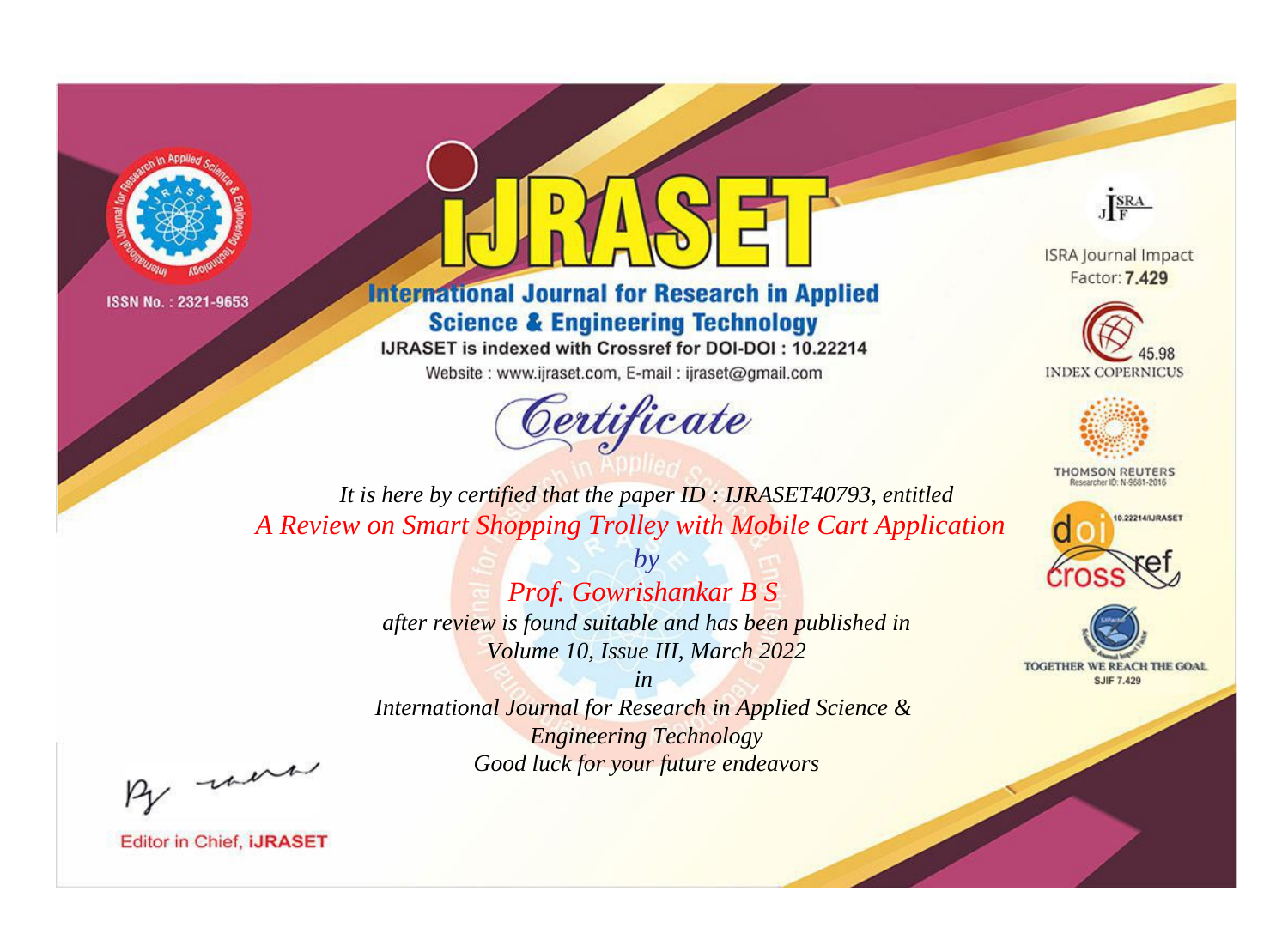



**International Journal for Research in Applied Science & Engineering Technology** 

IJRASET is indexed with Crossref for DOI-DOI: 10.22214

Website: www.ijraset.com, E-mail: ijraset@gmail.com





**ISRA Journal Impact** Factor: 7.429





**THOMSON REUTERS** 



TOGETHER WE REACH THE GOAL **SJIF 7.429** 

*It is here by certified that the paper ID : IJRASET40793, entitled A Review on Smart Shopping Trolley with Mobile Cart Application*

> *by Niharika Nandi S P*

*after review is found suitable and has been published in Volume 10, Issue III, March 2022*

*in* 

*International Journal for Research in Applied Science & Engineering Technology Good luck for your future endeavors*

By morn